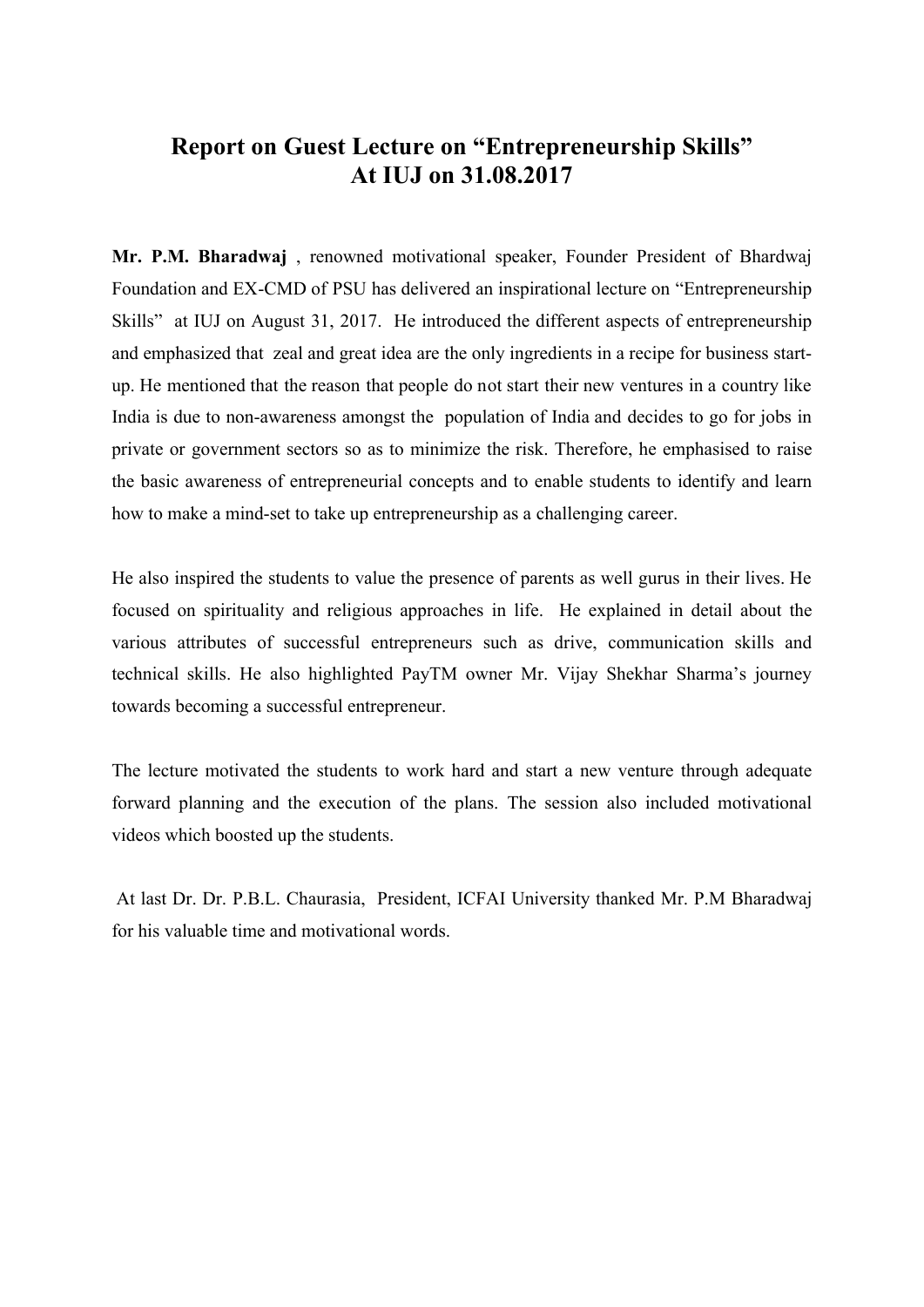## 2141-212 57317 01/09/2017 4

जयपुर. । रिधामाट २०६

5

## ं मोटिवेशनल स्पीकर पी.एम. आरझज ने 'ऍटरपिन्योर रिकल्स' पर रूप्पों को किया राम्पोधित छात्रों को दिए सफल उद्यमी बनने के मूल मंत्र

elcome

**CEAT** 

जयमूर (आस)। य इसकाई यूनियर्सिटी जलसूर मे इस्लार को पोटवील्योर निकल्स' लिसम पर विस्तृत व्याख्यान आयोजित किया गया। इसमें देश के काने नाने मोटिनेशनल पूर्व मैनेजमेंट गुरु पो.एम भारत ने सातों को सम्बोधित केया और लिएप के बारे में विस्तारपूर्वक बराया उन्होंने शार्तों को उदायों बनने के रिण, सरकार को ओर से शुरू को हुई विभिन्न योजनाओं का फायदा उठाने के रिना प्राप्ताहित किया।

.<br>उन्होंने सफल जार्मी बनने के मूल मन्त्र रिए और सहा<br>कि इंग्रान पूरी मेहनत, लगन, आत्मविश्वास और दृङ्गा के साथ खेळनाचंद्र तरीके से काम करे तो मणलता निविचन रै। विश्वविद्यालय के प्रेमिडेंट में लें.एल. चौरमिया ने उपयों को विषय के बारे में सताते हुए कहा कि उन्हें तोक दे करने के बजार उद्यमी बनना चाहिए। भारत में रहद तरह के संसाधन उपलब्ध है और उनका समित प्रयोग करते हुए रोजपार के नए अवसर लोगों को देने चाहिए, जिससे कि भारत भी अन्य विदेशी देशी जैसे लापान, सूएसए की तरह प्रगति कर सके।